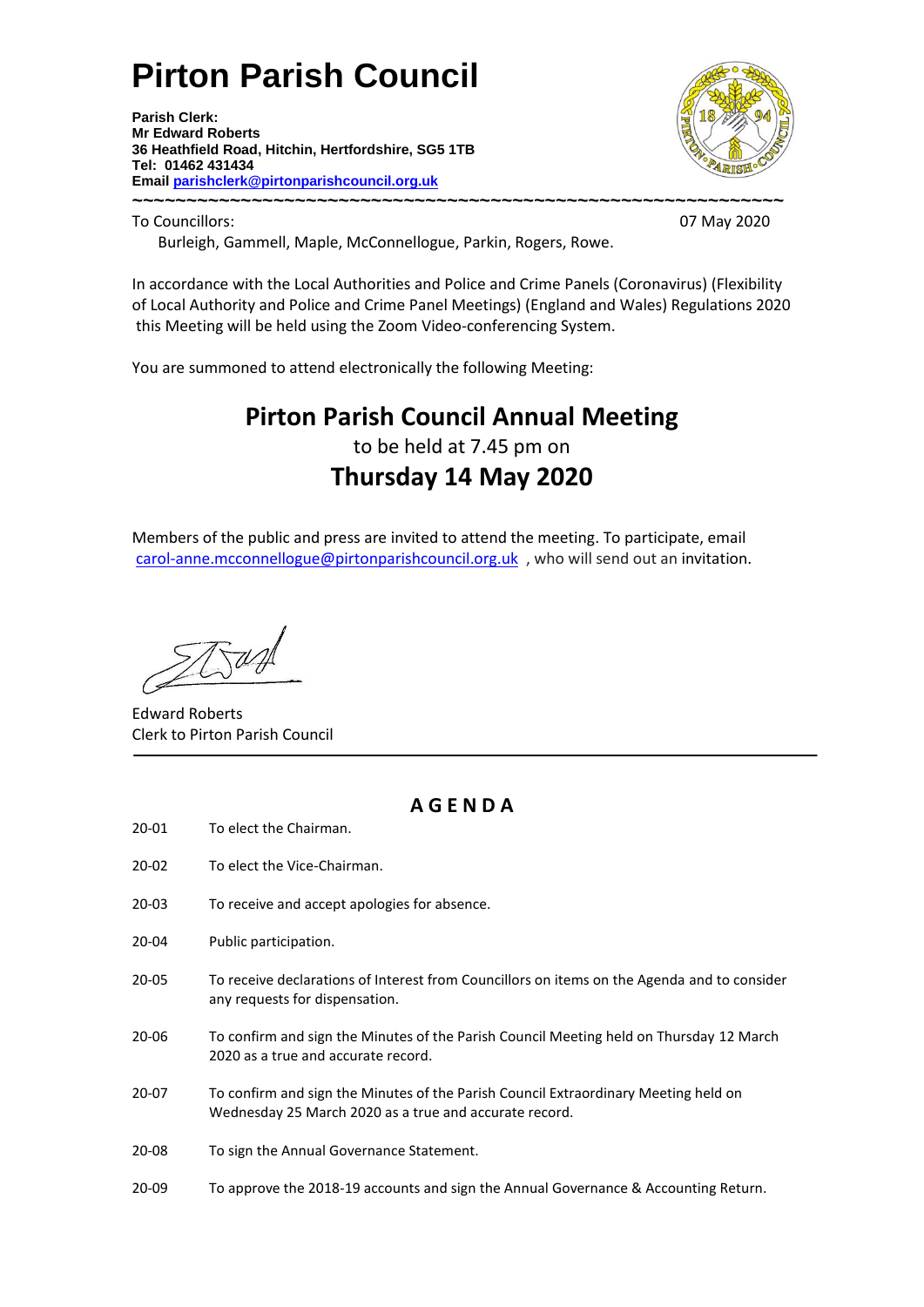- 20-10 To receive Bank Reconciliation and Financial Summary and to approve accounts for payment.
- 20-11 To receive the Clerk's report.
- 20-12 To approve the Annual Internal Auditor report for 2019-20 and to review and implement the observations.
- 20-13 To review the Register of Fixed Assets.
- 20-14 To confirm the arrangements for insurance cover.
- 20-15 To review the current situation with regard to the VAT sum to be repaid to HMRC and determine the way forward.
- 20-16 To consider signing a proposed Agreement between Pirton Parish Council and Lea Sports PSG Football Club for the maintenance of football pitches at Pirton Recreation Ground.
- 20-17 To review the following procedures of the council:
	- a. Standing Orders (doc001).
	- b. Financial Regulations (doc003).
	- c. Freedom of Information Act 2000 Publication Scheme (doc007).
	- d. Risk Management Policy (doc011)
	- e. Terms of Reference and Delegation Scheme (doc014).
	- f. PNPSG Accounting procedures (doc 010).
	- g. Great Green Policy (doc 020).
- 20-18 To confirm Direct Debit as the method of payment to Castle Water and the Information Commissioner (Financial Regulations 6.7)
- 20-19 To confirm BACS as the preferred method of payment of invoices received by the council. (Financial Regulations 6.9)
- 20-20 To confirm the arrangements for the council's communications strategy.
- 20-21 To appoint council representatives to organisations (doc014a):
	- a. Tree warden
	- b. HR Committee
	- c. Parish Paths Partnership (P3)
	- d. Planning Working Group
	- e. Village Hall Committee
	- f. Bury Trust
	- g. Rands Trust
	- h. Hammonds Committee
- 20-22 Planning
	- a. To consider Planning Applications (as in Appendix A).
- 20-23 To determine the time and place of ordinary meetings of the full council up to and including the next Annual Meeting of the full council. Meetings to be held at 7.45pm on the second Thursday of each month in the Village Hall on the following dates:

| 11 June 2020      | 9 July 2020     | 13 August 2020   |
|-------------------|-----------------|------------------|
| 10 September 2020 | 8 October 2020  | 12 November 2020 |
| 10 December 2020  | 14 January 2021 | 11 February 2021 |
| 11 March 2021     | 8 April 2021    |                  |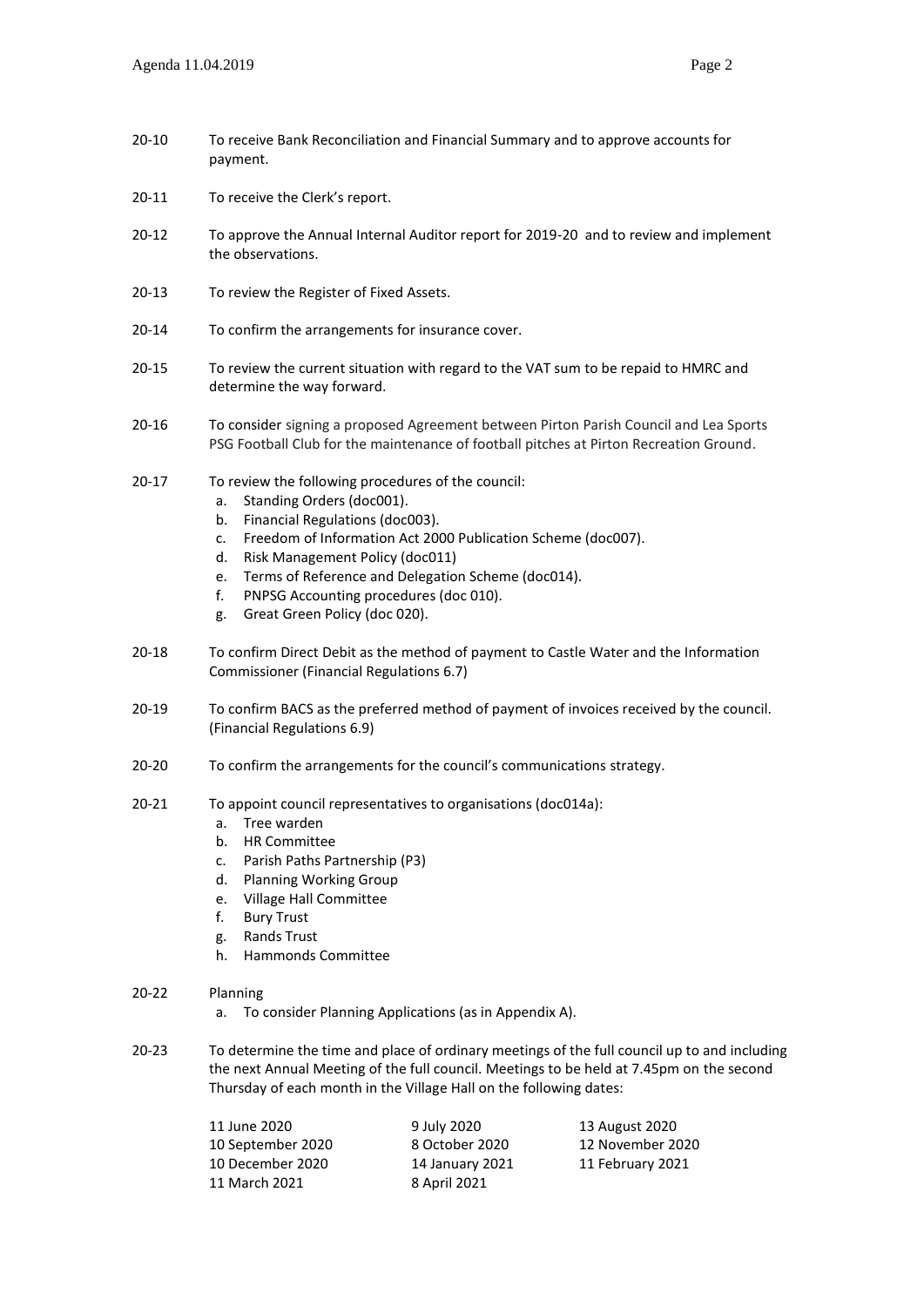with the Annual Meeting to take place on 13 May 2021.

20-24 To suggest items for the next Meeting of the Parish Council to be held on

**Thursday, 11 June 2020 at Pirton Village Hall at 7.45 pm, or electronically as advised.**